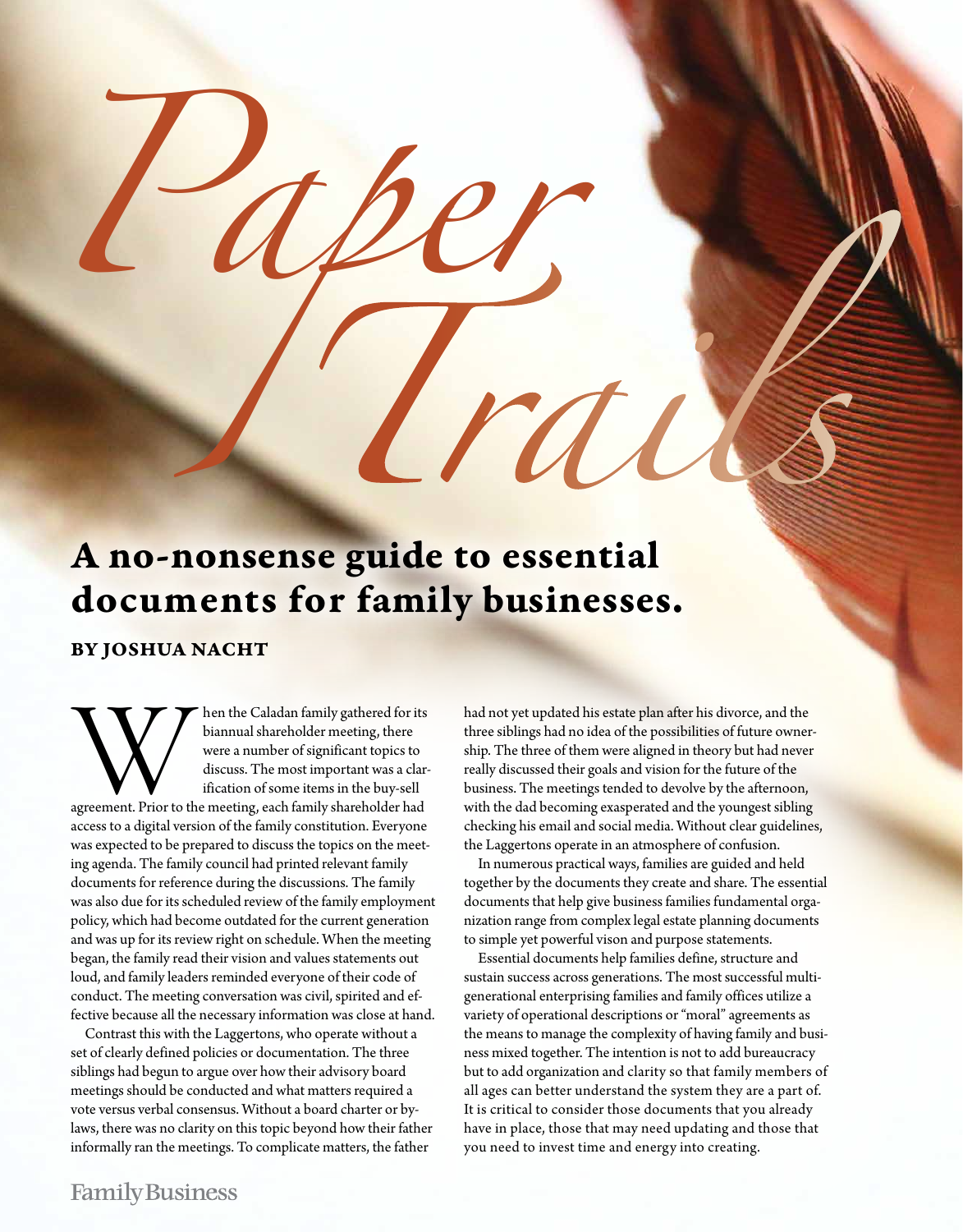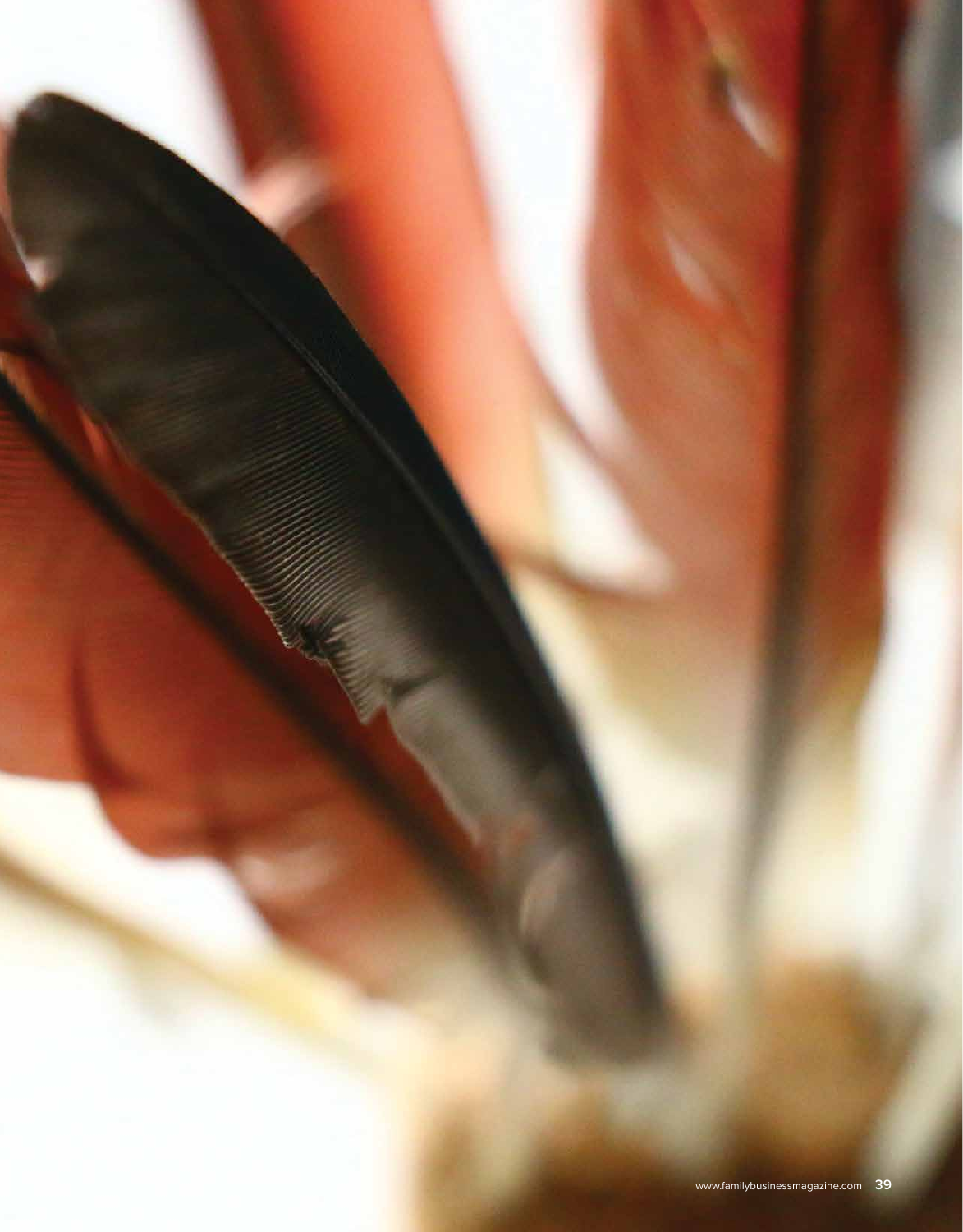

# **LEGAL DOCUMENTS**

#### **Estate Planning and Trust Documents**

**Benefits:** Legal protections for owners and tax minimization

**Challenges:** Lack of understanding of roles (beneficiaries and trustees), and the possibility of beneficial owners becoming very distant from meaningful roles and involvement

Estate planning documents delineate how assets are transferred from one generation to the next. These documents often create trusts that can affect the wealth for generations to come and can be a significant way of creating structure for how the family has influence and control over assets.

Estate planning documents are created by attorneys along with the grantor $(s)$ . The documents are often designed to minimize taxation when the wealth is transferred, with varying levels of effect on the subsequent owners of the business, since these documents also often define the shape of ownership for generations to come. In the case of a trust, the appointment of trustees, along with their relationship with beneficiaries, has important implications for future ownership, since technically the trust will own the shares, not family members directly. Estate planning must happen throughout the system, as any gap in planning, even for owners with small ownership percentages, can have implications for other owners throughout the family.

A lack of estate planning can threaten the survival of the family enterprise because taxation at the highest, most unfavorable rates can force an unwanted partial or full sale of the company. Proper estate planning creates clarity and certainty for the family and the business if there is good transparency about the plans. If there is not a clear understanding of roles and the implications of the trust structures, confusion and consternation may emerge, particularly from beneficiaries who are now bound by something they did not have a hand in creating. Additionally, some trust structures create so much distance between beneficiaries and ownership that a feeling of disconnection from their enterprise can be unintentionally created.

#### **Shareholder Agreement/ Buy-Sell Agreement**

**Benefits:** Clear framework and rules regarding ownership

**Challenges:** Creating agreements that work for all stakeholders

Shareholder agreements (which often include buysell provisions) outline how shareholders interact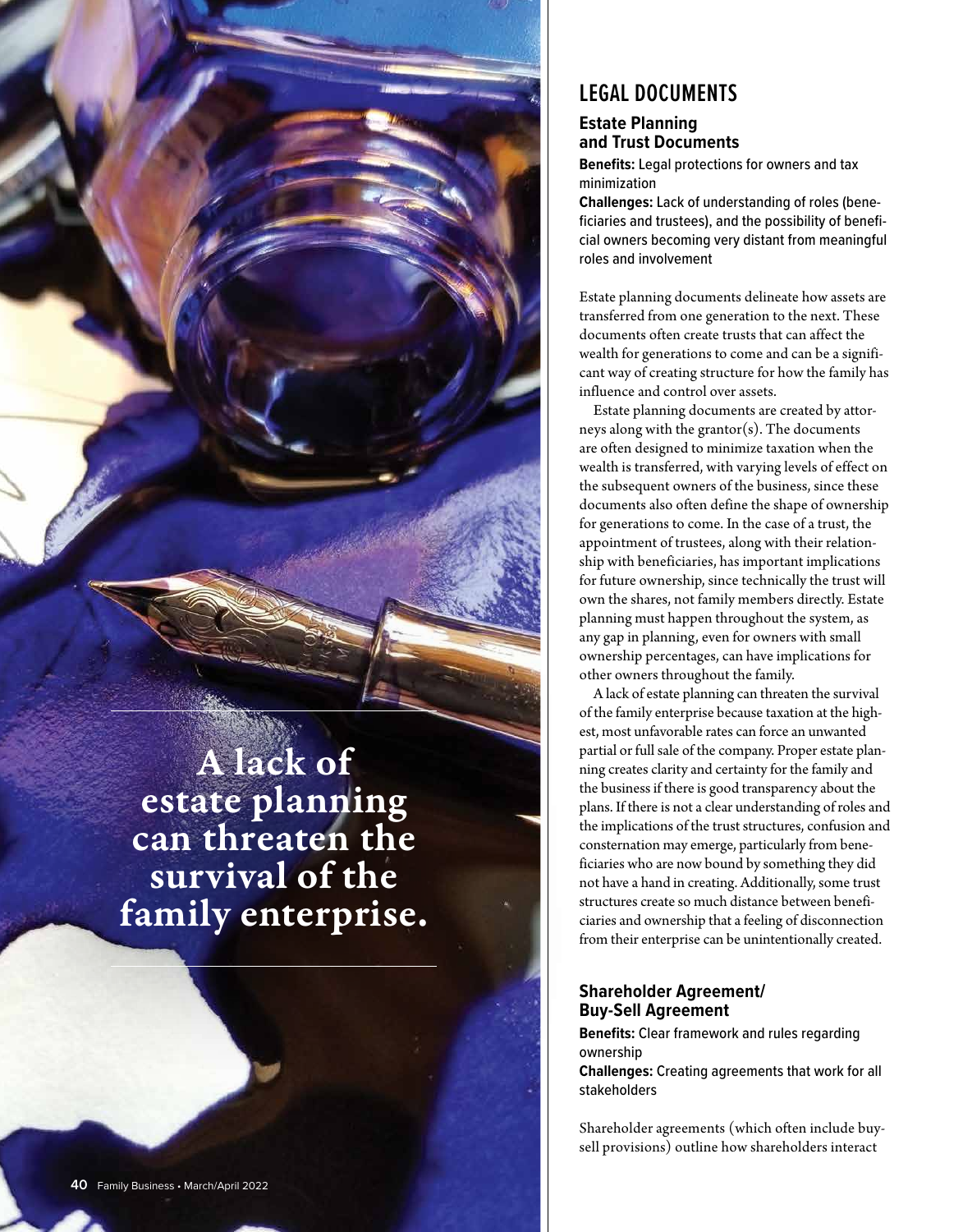with their ownership interests. These are legal documents, created by a qualified business attorney. Shareholder agreements can spell out numerous aspects of being an owner of a family business, including ownership valuation, ownership transfer or sale options, voting rights and selection of board members. Absent these legal provisions, owners are governed by state laws, which may not be favorable to you and your particular family business situation. These are some of the most important documents for business-owning families to create as they form the legal basis for how shareholders manage their ownership interests. Shareholder groups that are aligned on their purpose will find it relatively easy to create these agreements with the proper investment of time and energy.

Early-stage businesses with only one owner rarely need a shareholder agreement. Most shareholder agreements are created when ownership is passed to the subsequent generation (commonly at the sibling stage) and before the shareholder group becomes too large to agree upon the terms of the agreement. Creating these agreements can pose challenges, especially if the owners have different goals and objectives. Owners who want to pass along the business to the next generation will look for an approach that minimizes share price, allowing shares to be transferred more easily. Conversely, owners hoping to sell their shares for liquidity purposes will look to maximize share valuation and sale price.

Shareholders should understand that they are creating a contract that is binding for their ownership interests and can have long-term implications. Partnership agreements that require partners to buy each other out or give control to a general partner can present barriers to effective family ownership transition planning.

#### **Corporate Bylaws**

**Benefits:** Provides valuable corporate guidance; keeps everyone on the same page **Challenges:** Must be reviewed and updated regularly to remain pertinent and current legally

Corporate bylaws are the procedures, rules and standards that govern how the corporation is run. Bylaws are the central reference point for managers in their organization and operation of the business and may also delineate rules for how the board votes. These documents are particularly helpful in creating increased structure to meet the needs of a growing and increasingly complex business.

Bylaws can quickly become outdated and lose their pertinence. I recently worked with a client who was still operating under the same shareholder agreement and corporate bylaws that were created in 1957. At that time, there were three owners; now there are over 70. You can imagine how much has changed in that time and the far-reaching need to update these agreements while still keeping the core tenets in place. Outdated bylaws can present a "sleeper" problem, creating a much more difficult situation for the family. Qualified business attorneys are valuable resources in creating these documents in a proactive manner and helping to ensure a timely review schedule.

# **ESSENTIAL OPERATIONAL AND MORAL AGREEMENTS**

#### **Written Succession Plans (long-term and emergency)**

**Benefits:** Provides transparency, guidance and clarity for an inevitable major event

**Challenges:** Must be regularly updated to be effective

Many business leaders have thought about a succession plan, but less than one-third of U.S. family businesses have a robust, documented plan in place to govern either a planned transition process or an emergency succession. Because many family businesses desire continuity from one generation to the next, having a written, long-term succession plan can strongly support that goal. This type of plan can bring clarity and stability for both family members and non-family management because they know there is a plan in place, even if they are not privy to all the details.

I hear a lot of people mention a variation on "if X were hit by a bus…," but how many organizations actually have a plan that accounts for the profound disruption and confusion that can occur in the face of emergency and tragedy? If a crisis occurs, having a written plan can alleviate a lot of pressure on people who are faced with running a business amid a highly emotional event. This document should be written by business leadership, with input from the senior management team as appropriate. Many governance charters (see below) require the CEO and management team to create both a long-term and an emergency succession plan. This type of forethought also allows time to identify gaps in personnel capabilities and to address them strategically.

#### **Governance Charters**

**Benefits:** Everyone knows and understands the rules, roles and boundaries of effective governance **Challenges:** Can become outdated if not regularly reviewed and kept current

Any working group needs a charter to define its purpose, goals, roles and responsibilities. This is true for legal entities such as fiduciary boards, for family governance groups such as family councils, and for task forces and committees. Governance charters define the basic structures of these groups and provide the necessary guidelines for them to achieve their goals.

One commonly overlooked aspect of governance charters involves outlining the roles, responsibilities, boundaries and communication channels among governance forums. Having these aspects defined can support effective and optimal function and information flow throughout the system by helping people "stay in their lanes" and operate as part of a team.

Governance charters are not legal documents and thus provide a greater degree of flexibility as the family grows or the environment changes, allowing changes and updates to meet the most current governance needs for the family and business. Family business consultants can be valuable resources for creating and developing these charters.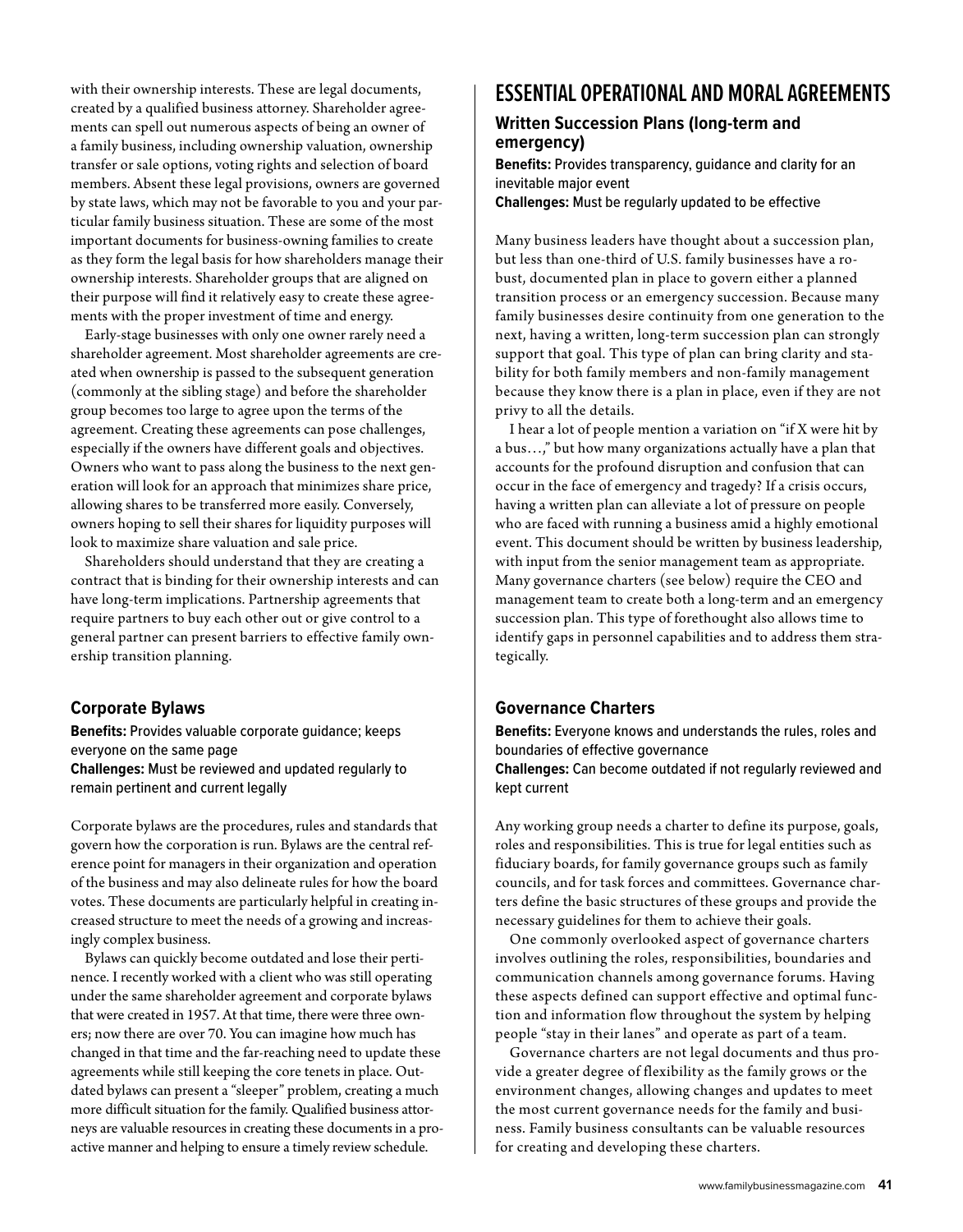#### **Family Employment and Compensation Policy**

**Benefits:** Provides shared understanding and increased objectivity for an emotional matter **Challenges:** Policies that are too strict can inhibit qualified involvement; the policy must be adhered to in order to be effective

A family employment policy outlines the credentials, expectations and selection criteria for family members who desire to work in the business. These policies are usually created to help protect the business from hiring underqualified family members as well as to give family members themselves defined pathways for their development so they can be excellent candidates for employment. Delineating how family members will be selected for employment can create a more fair and open process that can help manage destructive nepotism. These policies can also provide compensation terms to ensure family members are fairly and consistently compensated.

Family employment policies are best created proactively, before multiple family members work in the business, but the reality is that they are often created reactively, after employment challenges arrive. The absence of these types of policies can mean confusion for family and management about the expectations for hiring family members. Even when these policies are created, there can be challenges in adhering to them when the desires of the family conflict with an objective policy.

# Business families at some point in their evolution must ask and then subsequently answer the question, "Why are we in business together?"

A family employment policy is usually created by the family, ideally with input from non-family managers and family business consultants. Business families can readily learn from what has worked for other families, and then adapt the details to fit their unique situation.

#### **Vision/Purpose/Goals/Values Statement**

**Benefits:** Alignment and shared orientation **Challenges:** True consensus can be hard to forge; need to be updated to ensure relevance for the current generation

Business families at some point in their evolution must ask and then subsequently answer the question, "Why are we in business together?" Families who define and create a strong sense of purpose commonly find strength and alignment in this type of document. This statement can be brief and succinct or quite detailed, depending on

the needs of the family and the business. Some families separate out various aspects of vision, purpose and specific goals into separate documents, while others have a more generalized type of statement. In any case, these statements can provide a meaningful way for the enterprising family to have a common orientation and reference point. A clear statement provides a touchstone for owners, managers and board members alike to help guide their actions on behalf of the business and the family. The process of gathering input from a broad constituency is valuable in order for the statement to have real meaning and for everyone to feel their perspective was taken into consideration.

In addition to a statement of business values, many families create a statement that outlines the family's most salient values and principles. Documents of this type define, influence and sustain the culture of the family. Values statements can serve as enduring markers of what the family stands for and are also an important reference point for future generations as they subsequently review and refresh the family values. A family business consultant can facilitate this process by guiding the family through various proven exercises to help define and consolidate the most important values for the family. This process can also take place as a review and refresh of existing family values, which would integrate both historical family values and updates for the modern generation. Family meetings can be designed to bring these statements to life by reading them aloud and referring to them regularly to guide decision making.

## **Code of Conduct/ Communication Ground Rules**

**Benefits:** Clarity around behavior, interactions, and public visibility **Challenges:** Ensuring accountability

Some of the most sensitive challenges facing family businesses concern interactions among family members, as well as the public visibility of family members. Families who have defined guidelines for behavior and interactions are better able to manage the charged emotional aspects of being family members in business together. A code of conduct provides the "guardrails" for behavior, communication and interactions that can help provide a more objective view for everyone. Communication ground rules can delineate what respectful and effective communication looks like for the family, particularly during a family meeting. Families can refer to these documents when (not if) tensions arise. The documents provide a neutral, mutually agreed-upon set of ground rules for everyone, regardless of position.

These guidelines can also extend to the public actions and visibility of family members. Enterprising families are often well known in the community, and family members' actions reflect upon the business and the rest of the family. Social media policies are increasingly being developed to ensure that individual family members' use of social media does not adversely affect others. Consider the case in which an adolescent family member posted sensitive documents on her social media to show her friends "how boring the meeting is."

These guidelines are often born of past experience, s and the language may be interestingly specific to each family based on their history. The process of creating these guidelines can be a powerful way for the family to engage in a meaningful project that is the product of a range of perspectives and generations and can be brought into mean-